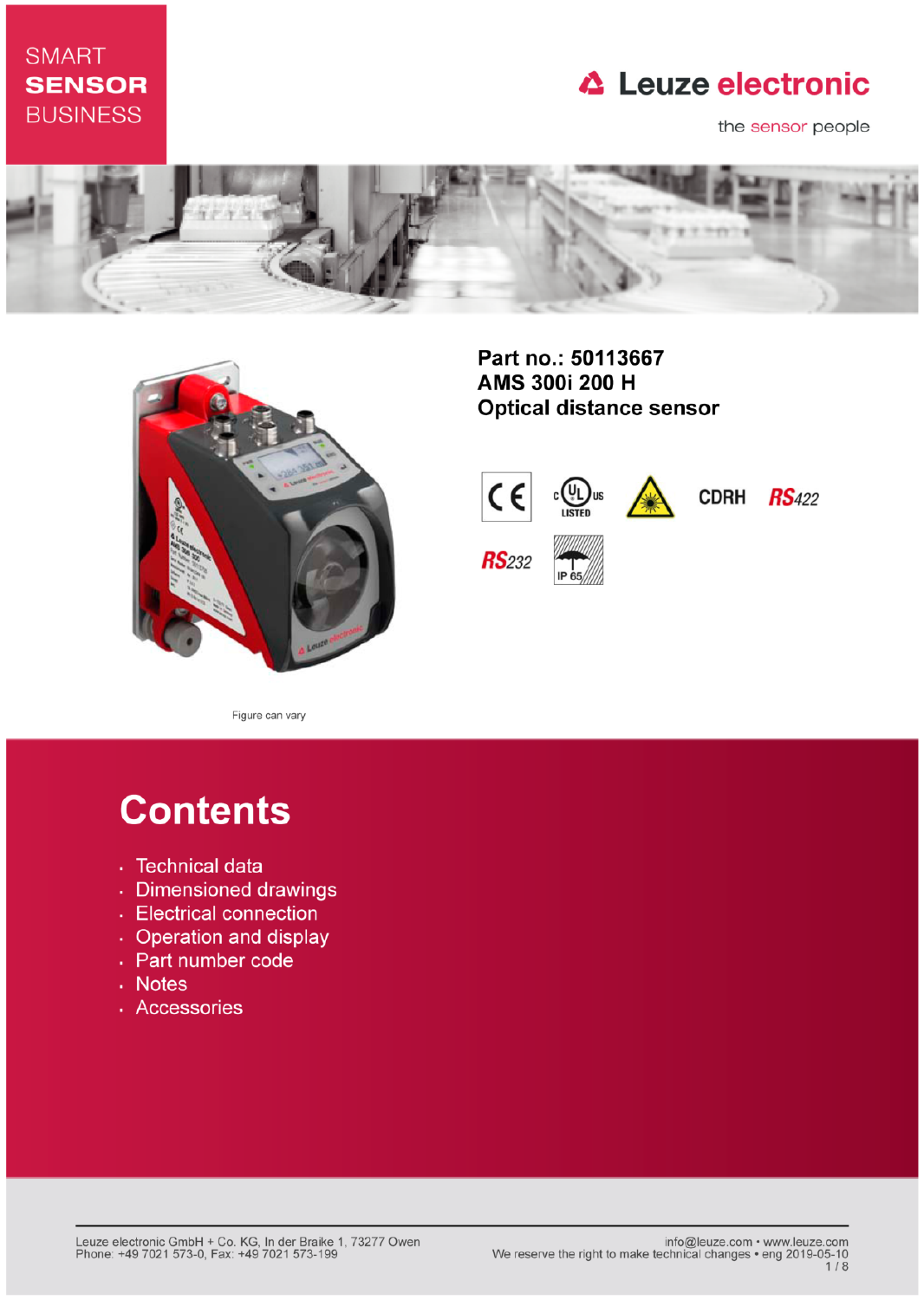# Part no.: 50113667 – AMS 300i 200 H – Optical distance sensor

### **Technical data**

| <b>Basic data</b>                |                                                                                                                                                                                              |  |  |
|----------------------------------|----------------------------------------------------------------------------------------------------------------------------------------------------------------------------------------------|--|--|
| Series                           | <b>AMS 300i</b>                                                                                                                                                                              |  |  |
| Application                      | Collision protection of cranes / gantry cranes<br>Positioning of electroplating plants<br>Positioning of high-bay storage devices<br>Positioning of skillet systems and side-tracking skates |  |  |
|                                  |                                                                                                                                                                                              |  |  |
| <b>Functions</b>                 |                                                                                                                                                                                              |  |  |
| <b>Functions</b>                 | Heating                                                                                                                                                                                      |  |  |
|                                  |                                                                                                                                                                                              |  |  |
| <b>Characteristic parameters</b> |                                                                                                                                                                                              |  |  |
| <b>MTTF</b>                      | 31 years                                                                                                                                                                                     |  |  |
|                                  |                                                                                                                                                                                              |  |  |
| <b>Optical data</b>              |                                                                                                                                                                                              |  |  |
| Light source                     | Laser, Red                                                                                                                                                                                   |  |  |
| Laser class                      | 2, IEC/EN 60825-1:2007                                                                                                                                                                       |  |  |
|                                  |                                                                                                                                                                                              |  |  |
| <b>Measurement data</b>          |                                                                                                                                                                                              |  |  |
| Measurement range                | 200  200,000 mm                                                                                                                                                                              |  |  |
| Accuracy                         | 3 mm                                                                                                                                                                                         |  |  |
| Reproducibility (3 sigma)        | $2.1$ mm                                                                                                                                                                                     |  |  |
| Max. traverse rate               | $10 \text{ m/s}$                                                                                                                                                                             |  |  |
|                                  |                                                                                                                                                                                              |  |  |
| <b>Electrical data</b>           |                                                                                                                                                                                              |  |  |
| <b>Performance data</b>          |                                                                                                                                                                                              |  |  |
| Supply voltage U <sub>B</sub>    | 18  30 V, DC                                                                                                                                                                                 |  |  |
|                                  |                                                                                                                                                                                              |  |  |
| <b>Interface</b>                 |                                                                                                                                                                                              |  |  |
| Type                             | RS 232, RS 422                                                                                                                                                                               |  |  |
| <b>RS 232</b>                    |                                                                                                                                                                                              |  |  |
| Transmission speed               | 19,200  115,200 Bd                                                                                                                                                                           |  |  |
| <b>RS 422</b>                    |                                                                                                                                                                                              |  |  |
| Transmission speed               | 19,200  115,200 Bd                                                                                                                                                                           |  |  |
|                                  |                                                                                                                                                                                              |  |  |
| <b>Connection</b>                |                                                                                                                                                                                              |  |  |
| Number of connections            | 3 Piece(s)                                                                                                                                                                                   |  |  |
| <b>Connection 1</b>              |                                                                                                                                                                                              |  |  |
| Type of connection               | Connector                                                                                                                                                                                    |  |  |
| Designation on device            | <b>BUS IN</b>                                                                                                                                                                                |  |  |
| Function                         | <b>BUS IN</b>                                                                                                                                                                                |  |  |
|                                  | Data interface                                                                                                                                                                               |  |  |
| Thread size                      | M12                                                                                                                                                                                          |  |  |
| Type                             | Male                                                                                                                                                                                         |  |  |
| No. of pins                      | 5-pin                                                                                                                                                                                        |  |  |
| Encoding                         | B-coded                                                                                                                                                                                      |  |  |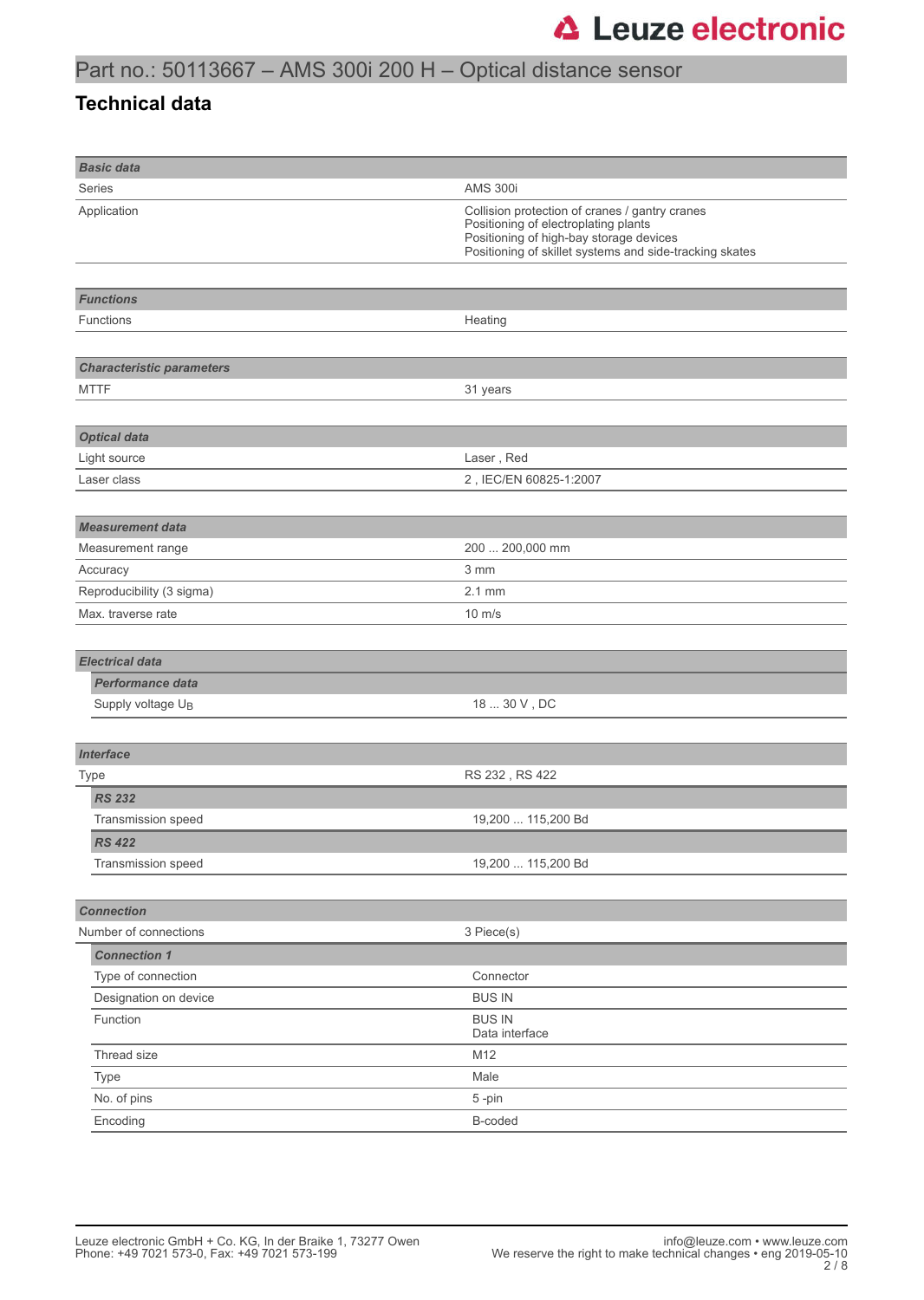## Part no.: 50113667 – AMS 300i 200 H – Optical distance sensor

| <b>Connection 3</b>                |                                   |  |  |
|------------------------------------|-----------------------------------|--|--|
| Type of connection                 | Connector                         |  |  |
| Designation on device              | <b>PWR</b>                        |  |  |
| Function                           | PWR / SW IN/OUT<br>Voltage supply |  |  |
| Thread size                        | M12                               |  |  |
| Type                               | Male                              |  |  |
| No. of pins                        | 5-pin                             |  |  |
| Encoding                           | A-coded                           |  |  |
| <b>Connection 4</b>                |                                   |  |  |
| Type of connection                 | Connector                         |  |  |
| Designation on device              | <b>SERVICE</b>                    |  |  |
| Function                           | Service interface                 |  |  |
| Thread size                        | M12                               |  |  |
| Type                               | Female                            |  |  |
| No. of pins                        | 5-pin                             |  |  |
| Encoding                           | A-coded                           |  |  |
|                                    |                                   |  |  |
| <b>Mechanical data</b>             |                                   |  |  |
| Design                             | Cubic                             |  |  |
| Dimension (W x H x L)              | 84 mm x 166.5 mm x 159 mm         |  |  |
| Housing material                   | Metal                             |  |  |
| Net weight                         | $2,450$ g                         |  |  |
| Type of fastening                  | Through-hole mounting             |  |  |
|                                    |                                   |  |  |
| <b>Operation and display</b>       |                                   |  |  |
| Type of display                    | <b>LC Display</b><br>LED          |  |  |
| Operational controls               | Membrane keyboard                 |  |  |
|                                    |                                   |  |  |
| <b>Environmental data</b>          |                                   |  |  |
| Ambient temperature, operation     | $-3050$ °C                        |  |  |
| Ambient temperature, storage       | $-30$ 70 °C                       |  |  |
| Relative humidity (non-condensing) | 90 %                              |  |  |
|                                    |                                   |  |  |
| <b>Certifications</b>              |                                   |  |  |
| Degree of protection               | IP 65                             |  |  |
| Protection class                   | Ш                                 |  |  |
| Certifications                     | c UL US                           |  |  |
|                                    |                                   |  |  |
| <b>Classification</b>              |                                   |  |  |
| Customs tariff number              | 90318020                          |  |  |
| eCl@ss 8.0                         | 27270801                          |  |  |
| eCl@ss 9.0                         | 27270801                          |  |  |
| <b>ETIM 5.0</b>                    | EC001825                          |  |  |
| <b>ETIM 6.0</b>                    | EC001825                          |  |  |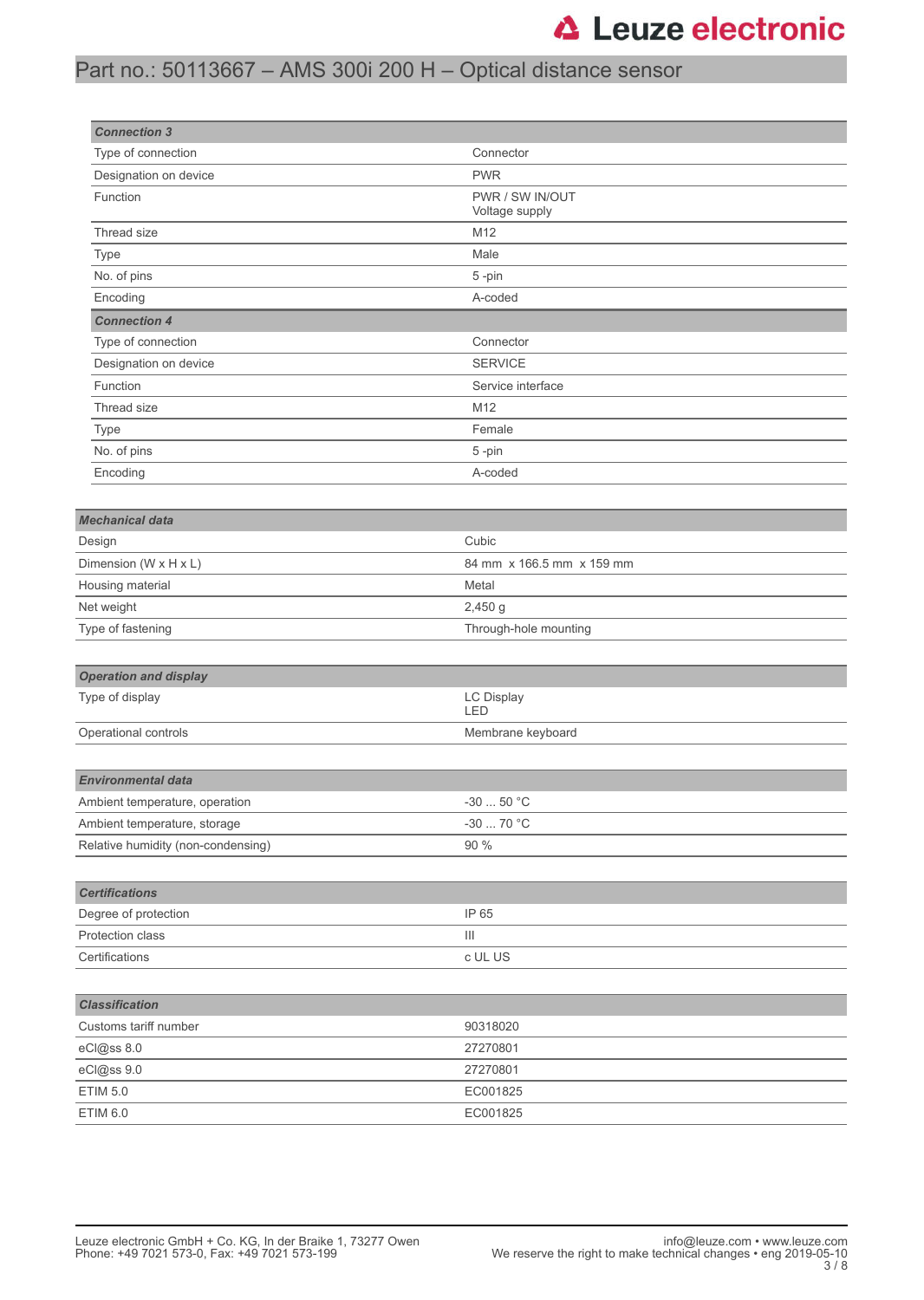## Part no.: 50113667 – AMS 300i 200 H – Optical distance sensor

#### **Dimensioned drawings**

All dimensions in millimeters



A M 5 screw for alignment

- B Knurled nut with WAF 4 hexagon socket and M 5 nut for securing
- C Optical axis

D Zero point of the distance to be measured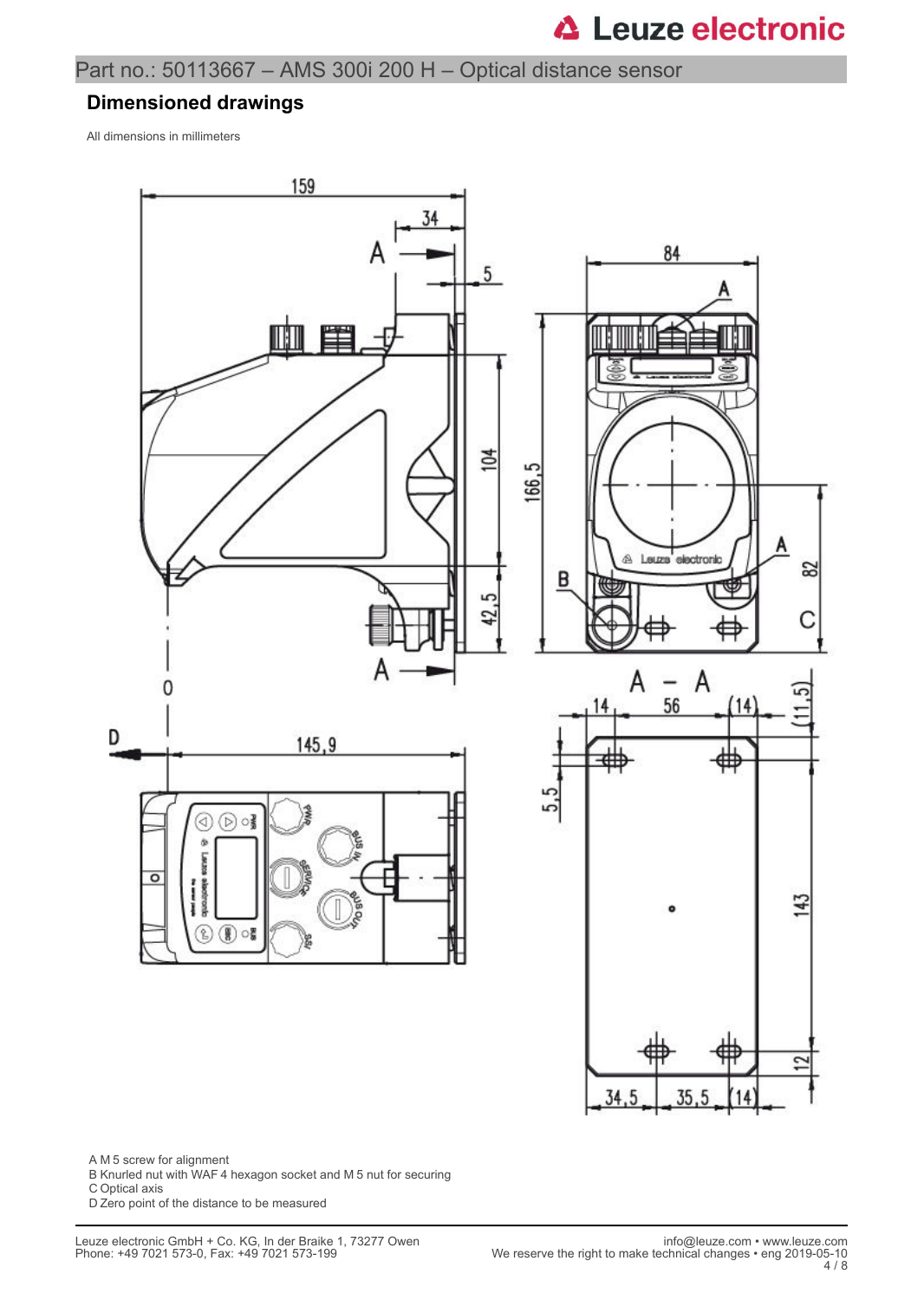# Part no.: 50113667 – AMS 300i 200 H – Optical distance sensor

### **Electrical connection**

| <b>Connection 1</b> | <b>BUS IN</b>                   |  |
|---------------------|---------------------------------|--|
| Type of connection  | Connector                       |  |
| Function            | <b>BUS IN</b><br>Data interface |  |
| Thread size         | M12                             |  |
| Type                | Male                            |  |
| Material            | Metal                           |  |
| No. of pins         | $5$ -pin                        |  |
| Encoding            | B-coded                         |  |

| Pin            | Pin assignment |
|----------------|----------------|
|                | NC.            |
| $\overline{2}$ | <b>TXD</b>     |
| 3              | <b>GND ISO</b> |
| $\overline{4}$ | <b>NC</b>      |
| 5              | <b>RxD</b>     |



| <b>Connection 3</b> | <b>PWR</b>                               |  |
|---------------------|------------------------------------------|--|
| Type of connection  | Connector                                |  |
| Function            | <b>PWR / SW IN/OUT</b><br>Voltage supply |  |
| Thread size         | M <sub>12</sub>                          |  |
| Type                | Male                                     |  |
| Material            | Metal                                    |  |
| No. of pins         | $5$ -pin                                 |  |
| Encoding            | A-coded                                  |  |

| Pin            | Pin assignment   |  |  |  |
|----------------|------------------|--|--|--|
|                | <b>VIN</b>       |  |  |  |
| $\overline{2}$ | I/O <sub>1</sub> |  |  |  |
| 3              | <b>GND</b>       |  |  |  |
| 4              | I/O <sub>2</sub> |  |  |  |
| 5              | FE.              |  |  |  |



| <b>Connection 4</b> | <b>SERVICE</b>    |  |  |
|---------------------|-------------------|--|--|
| Type of connection  | Connector         |  |  |
| Function            | Service interface |  |  |
| Thread size         | M <sub>12</sub>   |  |  |
| Type                | Female            |  |  |
| Material            | Metal             |  |  |
| No. of pins         | $5$ -pin          |  |  |
| Encoding            | A-coded           |  |  |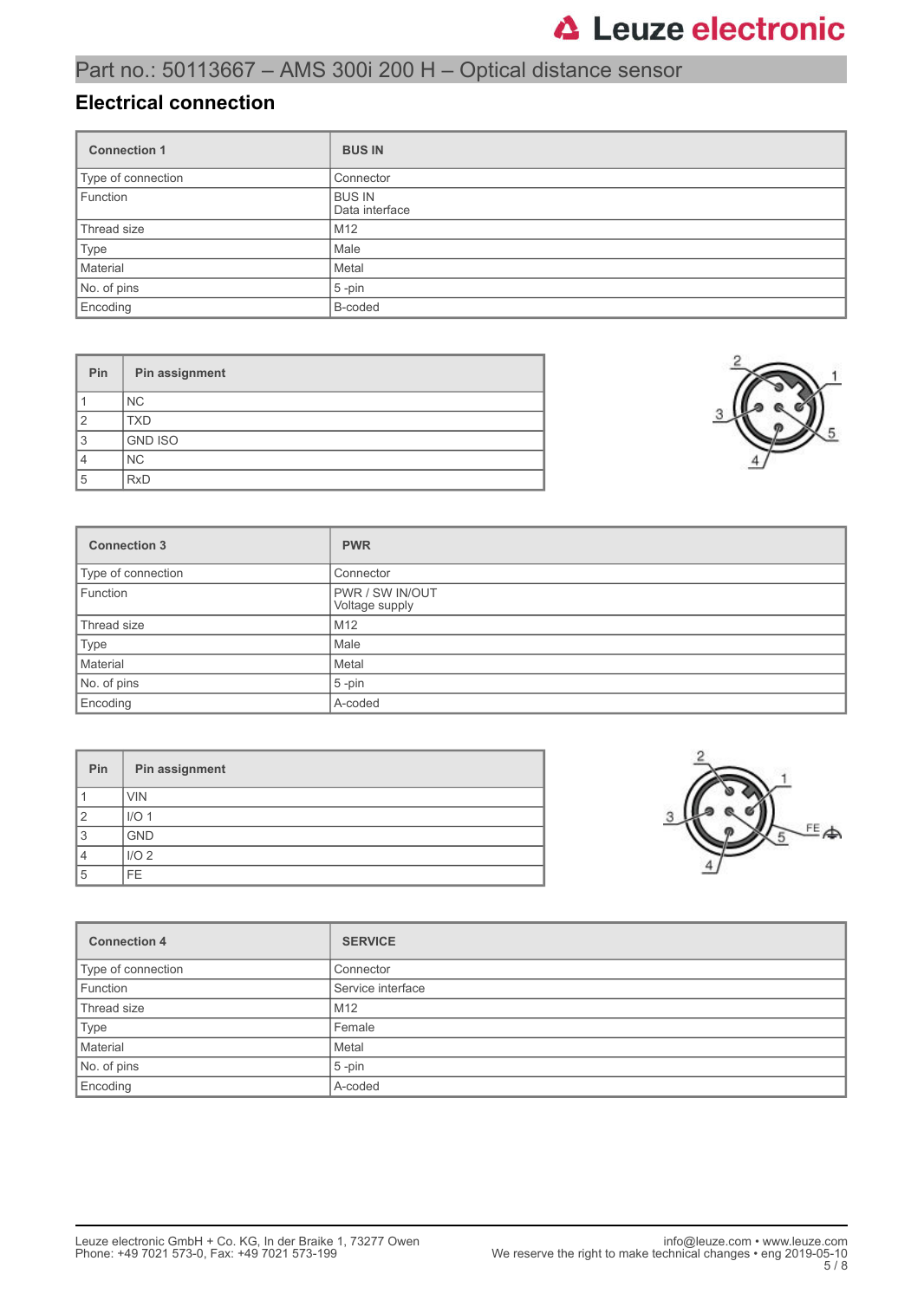# Part no.: 50113667 – AMS 300i 200 H – Optical distance sensor

| Pin | Pin assignment   |  |  |  |
|-----|------------------|--|--|--|
|     | n.c.             |  |  |  |
| 2   | <b>RS 232-TX</b> |  |  |  |
| 3   | <b>GND</b>       |  |  |  |
|     | <b>RS 232-RX</b> |  |  |  |
| 5   | n.c.             |  |  |  |



### **Operation and display**

### LEDs

| LED<br><b>Display</b>   |                                                                  |  | <b>Meaning</b>                                                           |
|-------------------------|------------------------------------------------------------------|--|--------------------------------------------------------------------------|
|                         | PWR Off                                                          |  | No supply voltage                                                        |
|                         | Green, flashing                                                  |  | Voltage connected / no measurement value output / initialization running |
|                         | Green, continuous light<br>Red, flashing                         |  | Device OK, measurement value output                                      |
|                         |                                                                  |  | Device OK, warning set                                                   |
| Red, continuous light   |                                                                  |  | No measurement value output                                              |
| $\sqrt{2}$              | Device ok, initialization phase<br>Green, flashing<br><b>BUS</b> |  |                                                                          |
| Green, continuous light |                                                                  |  | Data transmission active                                                 |

### **Part number code**

#### Part designation: **AMS 3XXi YYY Z AAA**

| <b>AMS</b> | <b>Operating principle:</b><br>AMS: absolute measurement system                                                                                                                                                                                        |  |  |  |  |
|------------|--------------------------------------------------------------------------------------------------------------------------------------------------------------------------------------------------------------------------------------------------------|--|--|--|--|
| 3XXi       | Series/interface (integrated fieldbus technology):<br>300i: RS 422/RS 232<br>301i: RS 485<br>304i: PROFIBUS DP / SSI<br>308i: TCP/IP<br>335i: CANopen<br>338i: EtherCAT<br>348i: PROFINET RT<br>355i: DeviceNet<br>358i: EtherNet/IP<br>384i: Interbus |  |  |  |  |
| <b>YYY</b> | <b>Operating range:</b><br>40: max. operating range in m<br>120: max. operating range in m<br>200: max. operating range in m<br>300: max. operating range in m                                                                                         |  |  |  |  |
| Ζ          | Special equipment:<br>H: with heating                                                                                                                                                                                                                  |  |  |  |  |
| AAA        | Interface:<br>SSI: with SSI interface                                                                                                                                                                                                                  |  |  |  |  |

#### **Note**

A list with all available device types can be found on the Leuze electronic website at www.leuze.com.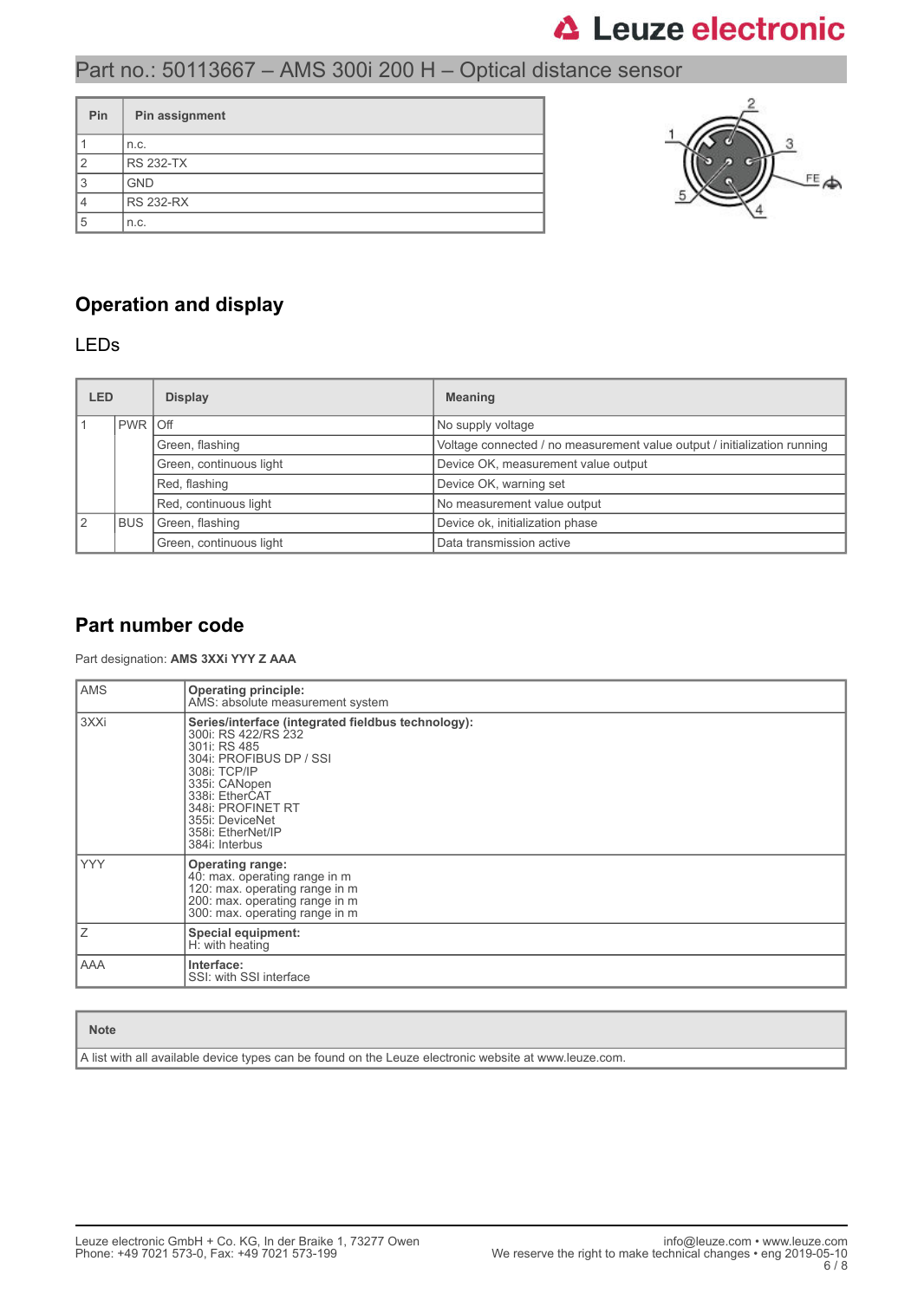# Part no.: 50113667 – AMS 300i 200 H – Optical distance sensor

#### **Notes**

**Observe intended use!**

- This product is not a safety sensor and is not intended as personnel protection.
- The product may only be put into operation by competent persons.
- Only use the product in accordance with its intended use.

#### **WARNING! LASER RADIATION – LASER CLASS 2**

#### **Never look directly into the beam!**

The device satisfies the requirements of IEC 60825-1:2007 (EN 60825-1:2007) safety regulations for a product of **laser class 2** as well as the U.S. 21 CFR 1040.10 regulations with deviations corresponding to "Laser Notice No. 50" from June 24, 2007.

- Never look directly into the laser beam or in the direction of reflected laser beams! If you look into the beam path over a longer time period, there is a risk of injury to the retina.
- Do not point the laser beam of the device at persons!
- Interrupt the laser beam using a non-transparent, non-reflective object if the laser beam is accidentally directed towards a person.
- When mounting and aligning the device, avoid reflections of the laser beam off reflective surfaces!
- CAUTION! Use of controls or adjustments or performance of procedures other than specified herein may result in hazardous light exposure.
- Observe the applicable statutory and local laser protection regulations.
- The device must not be tampered with and must not be changed in any way. There are no user-serviceable parts inside the device. Repairs must only be performed by Leuze electronic GmbH + Co. KG.

#### **NOTE**

#### **Affix laser information and warning signs!**

Laser information and warning signs are affixed to the device. In addition, self-adhesive laser information and warning signs (stick-on labels) are supplied in several languages.

- Affix the laser information sheet to the device in the language appropriate for the place of use. When using the device in the US, use the stick-on label with the "Complies with 21 CFR 1040.10" note.
- Affix the laser information and warning signs near the device if no signs are attached to the device (e.g. because the device is too small) or if the attached laser information and warning signs are concealed due to the installation position.
- Affix the laser information and warning signs so that they are legible without exposing the reader to the laser radiation of the device or other optical radiation.
- For UL applications, use is only permitted in Class 2 circuits in accordance with the NEC (National Electric Code).
- Use as safety-related component within the safety function is possible, if the component combination is designed correspondingly by the machine manufacturer.